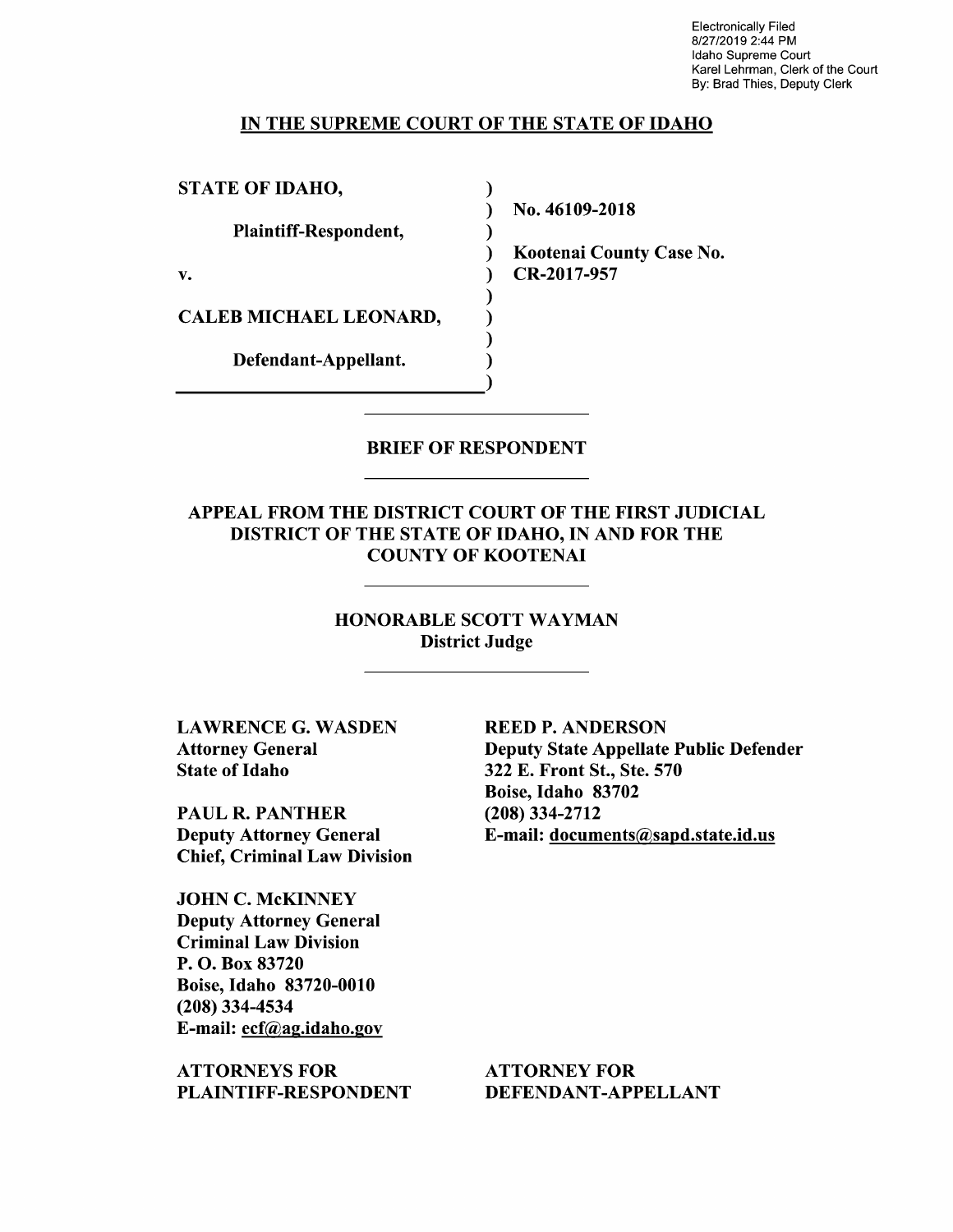# **TABLE OF CONTENTS**

|  | Leonard Has Failed To Show The District Court Erred |                                                                                                                                                                                                 |
|--|-----------------------------------------------------|-------------------------------------------------------------------------------------------------------------------------------------------------------------------------------------------------|
|  | $A$ .                                               |                                                                                                                                                                                                 |
|  | <b>B.</b>                                           |                                                                                                                                                                                                 |
|  | $\mathcal{C}$ .                                     | Deputy Hyle Did Not Abandon The "Speeding"                                                                                                                                                      |
|  | D.                                                  | Deputy Hyle's Testimony That Leonard's Vehicle<br>Crossed The Fog Line Twice Was Part Of The<br><b>Totality Of Circumstances Relevant To Show</b><br>Officer Hyle Had A Reasonable, Articulable |
|  |                                                     |                                                                                                                                                                                                 |
|  |                                                     |                                                                                                                                                                                                 |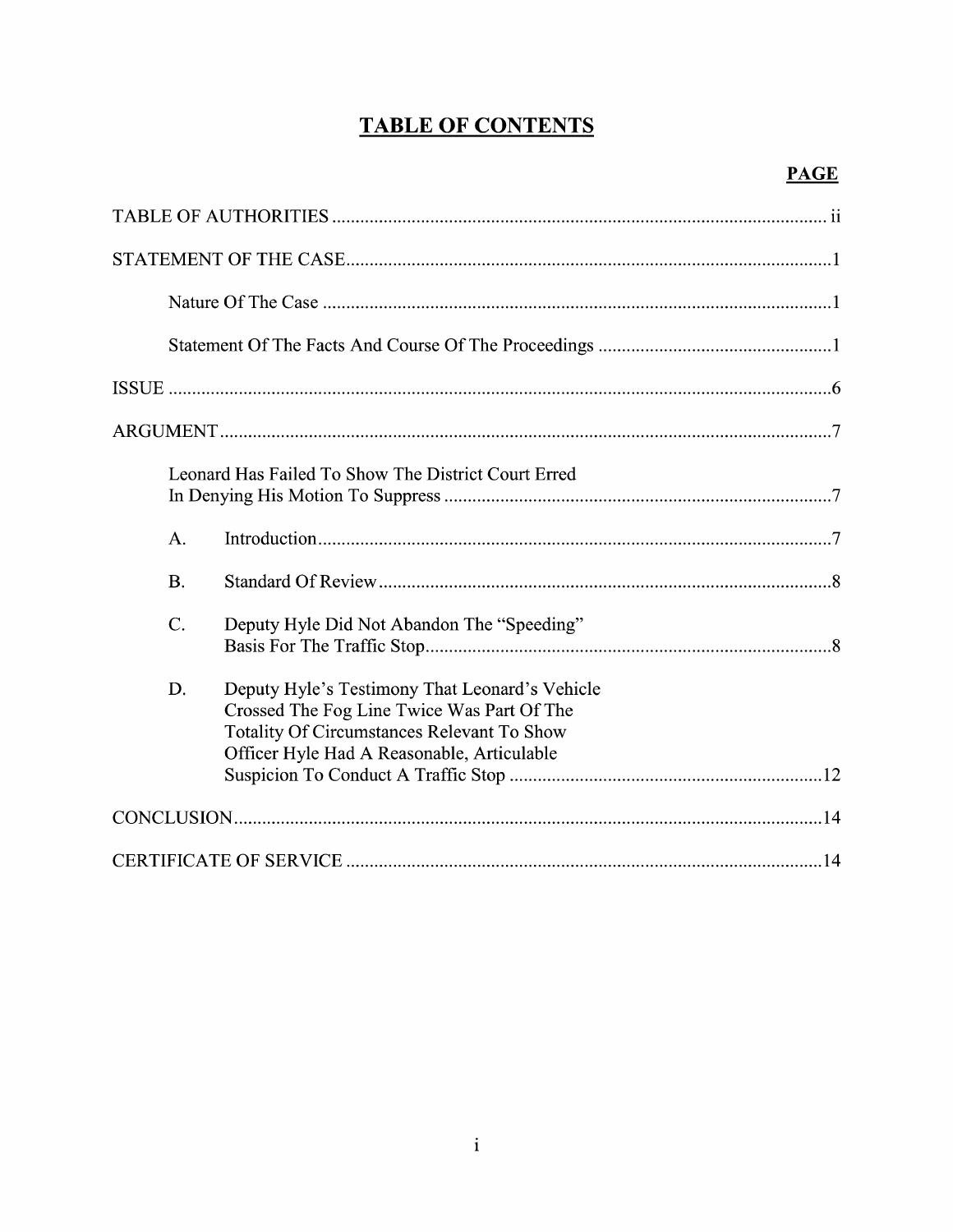# **TABLE OF AUTHORITIES**

| <b>CASES</b><br><b>PAGE</b> |  |
|-----------------------------|--|
|                             |  |
|                             |  |
|                             |  |
|                             |  |
|                             |  |
|                             |  |
|                             |  |
|                             |  |
|                             |  |
|                             |  |
|                             |  |
|                             |  |
|                             |  |
|                             |  |
|                             |  |
|                             |  |
|                             |  |
|                             |  |
| <b>STATUTES</b>             |  |

|--|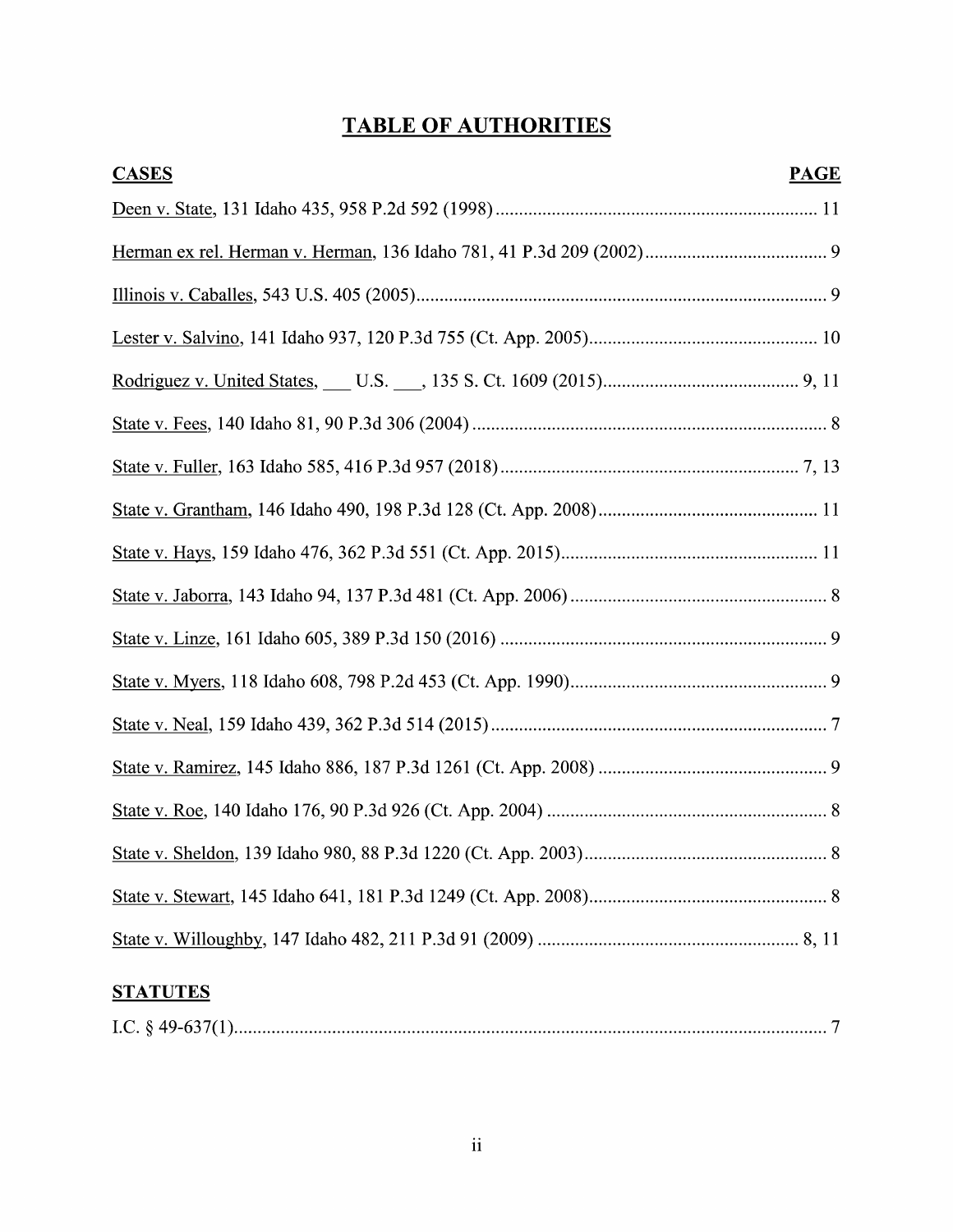#### STATEMENT OF THE CASE

## Nature Of The Case

Caleb Michael Leonard appeals from the district court's denial of his motion to suppress evidence following his conditional guilty plea to possession of a controlled substance (cocaine).

### Statement Of The Facts And Course Of The Proceedings

The state charged Leonard with possession of a controlled substance (cocaine) with intent to deliver and possession of drug paraphernalia. (R., pp.71-72.) Leonard filed a Motion to Suppress (R., pp.64-65), claiming "the warrantless stop by the officers was unlawful and without legal justification, therefore in violation of the Fourth Amendment" (id., p.64). At the end of the suppression hearing in which the parties relied solely upon testimony presented by Deputy Sheriff Jeremy Hyle at the preliminary hearing, the district court summarized the underlying facts and its relevant legal conclusions as follows:

On January 20<sup>th</sup>, Deputy Hyle was on patrol on Interstate 90 heading east, and according to his testimony ... he stated, "That a vehicle was in front of us as we were driving east on 1-90 and I had our vehicle set at 65 mile [sic] an hour. The vehicle in front of us was pulling away to an extent that I believe it was traveling approximately 70 mile [sic] an hour."

The Deputy went on to state, "When I turned my radar on to see if he could verify the speed of the vehicle, it hit the brakes and slowed down."

Further on in the Deputy's testimony, he states that, "We saw the vehicle with its right side tires cross the fog line on the right side of the road two times, I believe."

The Deputy turned on his overhead lights and eventually effectuated a traffic stop. And during the traffic stop, there wasn't any discussion of speeding. The Deputy did not advise Mr. Leonard or the passenger regarding his observations as to the speeding of the vehicle. And on Page 13 of the preliminary hearing transcript, he explained why. He says, "My discretion was that the vehicle leaving its lane of travel was a bigger safety concern."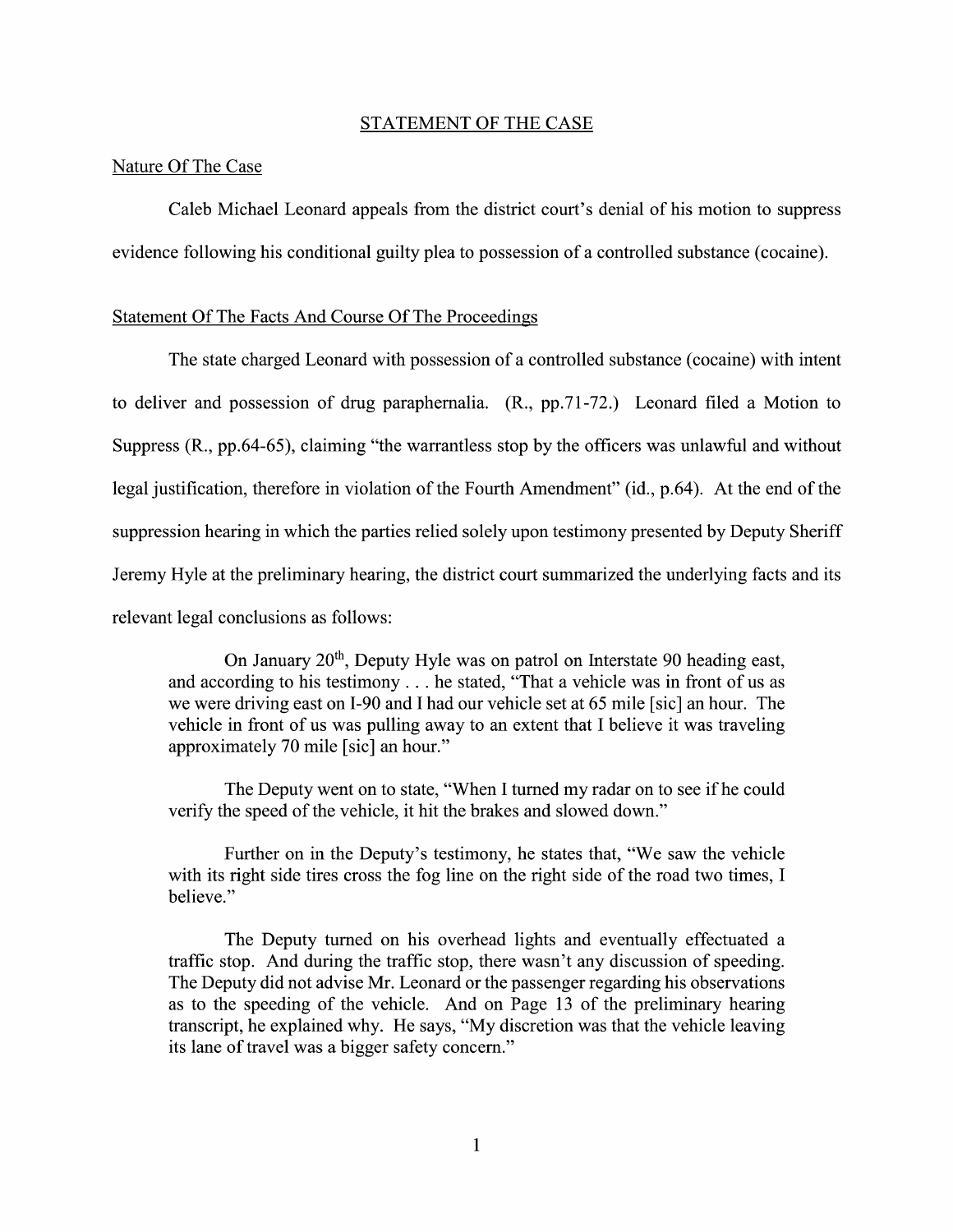The defense is arguing that there is insufficient evidence factually to establish that the vehicle being driven by Mr. Leonard had its tires completely cross over the fog line. The defense contends that there is insufficient evidence to establish that the vehicle was speeding and alternatively if it was speeding, that the State or the Officer abandoned that claim by not bringing it up.

This becomes a question of fact. The video in this case does not capture every observation that the Officer may have made, particularly with regard to alleged speeding. What I do have is sworn testimony under oath from an experienced deputy indicating that in his opinion a vehicle was pulling away from him while he was going 65 miles an hour. When he attempted to verify that, the vehicle hit the brakes and slowed down. As a result of that, the Officer continued to follow the vehicle.

. . . .

. . . He's set his speed at 65 miles an hour and something's pulling away from him. He can't tell exactly how much the speed is exceeding 65 miles an hour and before he can verify it, the person recognizes or may have recognized, we never know for sure, that there was a police officer behind him and backs off the speed. Pretty common. But it doesn't change the fact the Deputy observed a violation of the Idaho Code for exceeding the posted speed limit of 65 miles an hour.

There is no legal requirement that a police officer immediately pull over someone when they see a law violation relating to a vehicle. . . . In this case the Deputy observed the speeding, did not choose to immediately turn on his lights and effect a traffic stop but did choose to follow the vehicle for a certain distance.

According to the preliminary hearing transcript, the video doesn't really go on until the Officer's lights turn on and that may have been far before – or far after, excuse me, the Deputy observed the speeding violation. And even if the video goes back 30 seconds from when the overhead lights go on, it does not seem improbable at all that it was not captured on the video.

Having reviewed the video and compared it to the Officer's testimony, the Officer's sworn testimony was that the vehicle's tires on the right side crossed over the fog line on the road. The video is taken at night. It is taken from some distance away. And it may or may not have actually captured what the Deputy said that he saw. Because again, the video only goes back 40 seconds from when he turned on his lights, and I cannot conclude that the Deputy's sworn testimony is sufficiently contradicted or impeached by the lack of a videotape capturing the alleged fog line violation.

In order for the stop of a vehicle to be valid, an officer has to be able to articulate specific facts that a vehicle has been or is about to be driven in violation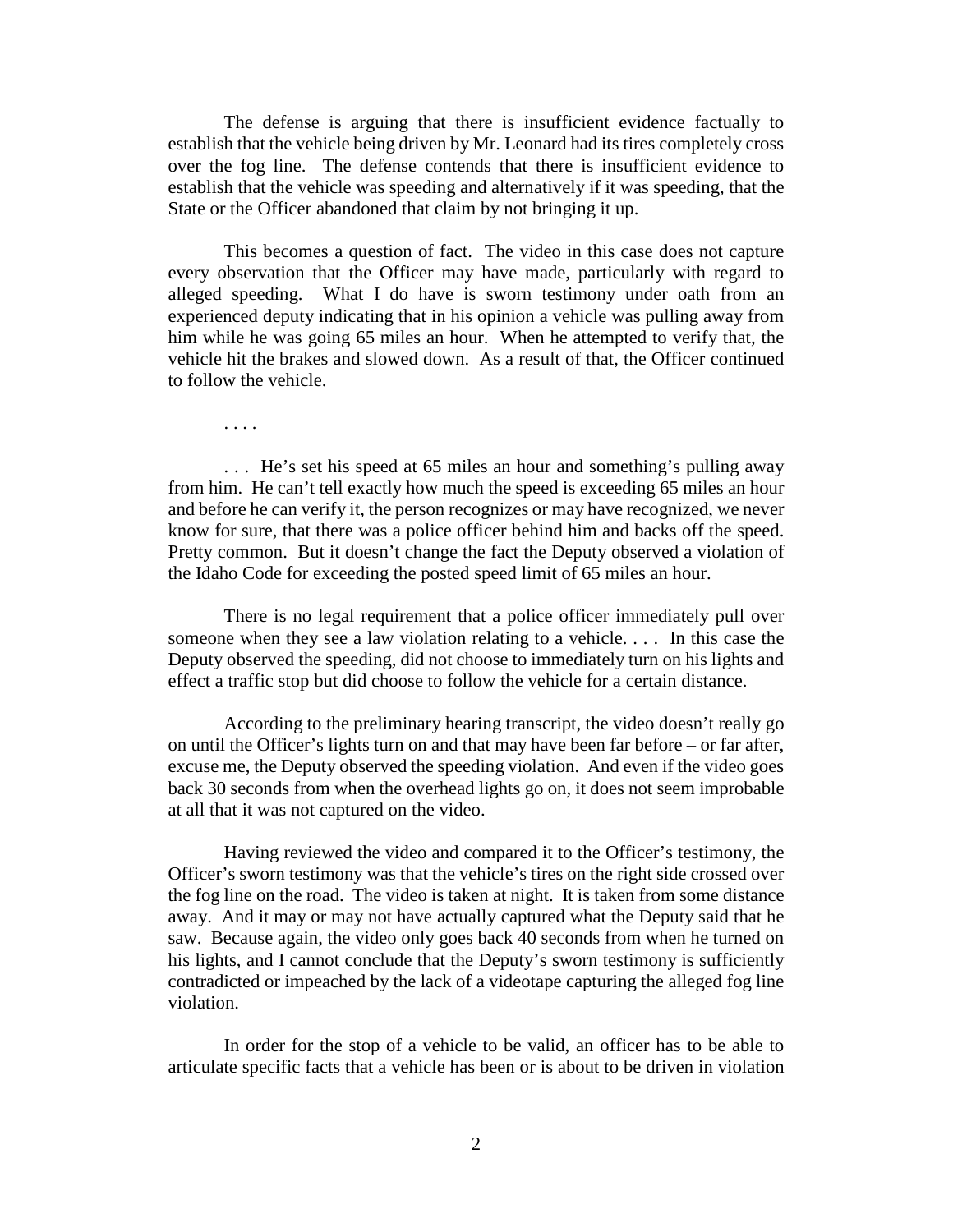0f the traffic code. That must be based on the totality of the circumstances and any inferences t0 be drawn by those circumstances. . . .

 $\ldots$  .

Here the Officer articulated that he observed the vehicle exceeding the posted speed limit 0f 65 miles an hour. The Officer also articulated that he observed the vehicle drive outside of the marked lane of travel by crossing the fog lines. I find that those two bases have been established by specific facts and they provide a reasonable articulable suspicion for the Deputy to have stopped the vehicle being driven by Mr. Leonard.

Having concluded that the stop of the vehicle was lawful, the defense is arguing that the stop was unlawfully extended by the actions of the officers and that the evidence that they ultimately seized from the vehicle should be suppressed.

 $\ddots$ 

 $\ldots$  .

In this case, the Officers, as allowed by law, stopped the vehicle and inquired of the driver regarding driver's license, registration, and proof 0f insurance. The typical information that is requested at a traffic stop. Then the Officers, quite politely, engaged in what I would call small talk regarding destination and purpose of the trip that the defendant and his passenger were on. The questions were brief and not intrusive at all.

The defendant was able to produce his information and there was a delay in producing a valid insurance certificate. The passenger [Kayla Echeverry] was in possession of or was providing the insurance certificate and provided one that was expired and the Deputy gave the passenger the opportunity to look for another one 0r t0 even get some confirmation 0f proof 0f insurance through her telephone.

All of this quite naturally prolonged the stop and it was during this particular delay that the Deputy smelled the distinct odor 0f marijuana in his opinion. And you can plainly see on the video that he signaled his partner by looking  $-$  lifting his head up and looking over at his partner pointing to his nose.  $\dots$ 

At that point, the Officer, based 0n his training and experience, now has another reason to continue his investigation. $[1]$ 

 $1$  During the subsequent search of the vehicle, Deputy Hyle found and seized two baggies from the center console; one had a white residue and the other had "a large amount of white powder substance" which, according to an I.S.P. Forensic Controlled Substance Analysis Report, contained 12.45 grams of cocaine (including the plastic bag). (2/23/17 Tr., p.18, Ls.14-23; St. Ex.  $1$  (see Conf. Docs. Appeal Volume 1.pdf, pp.46-47).)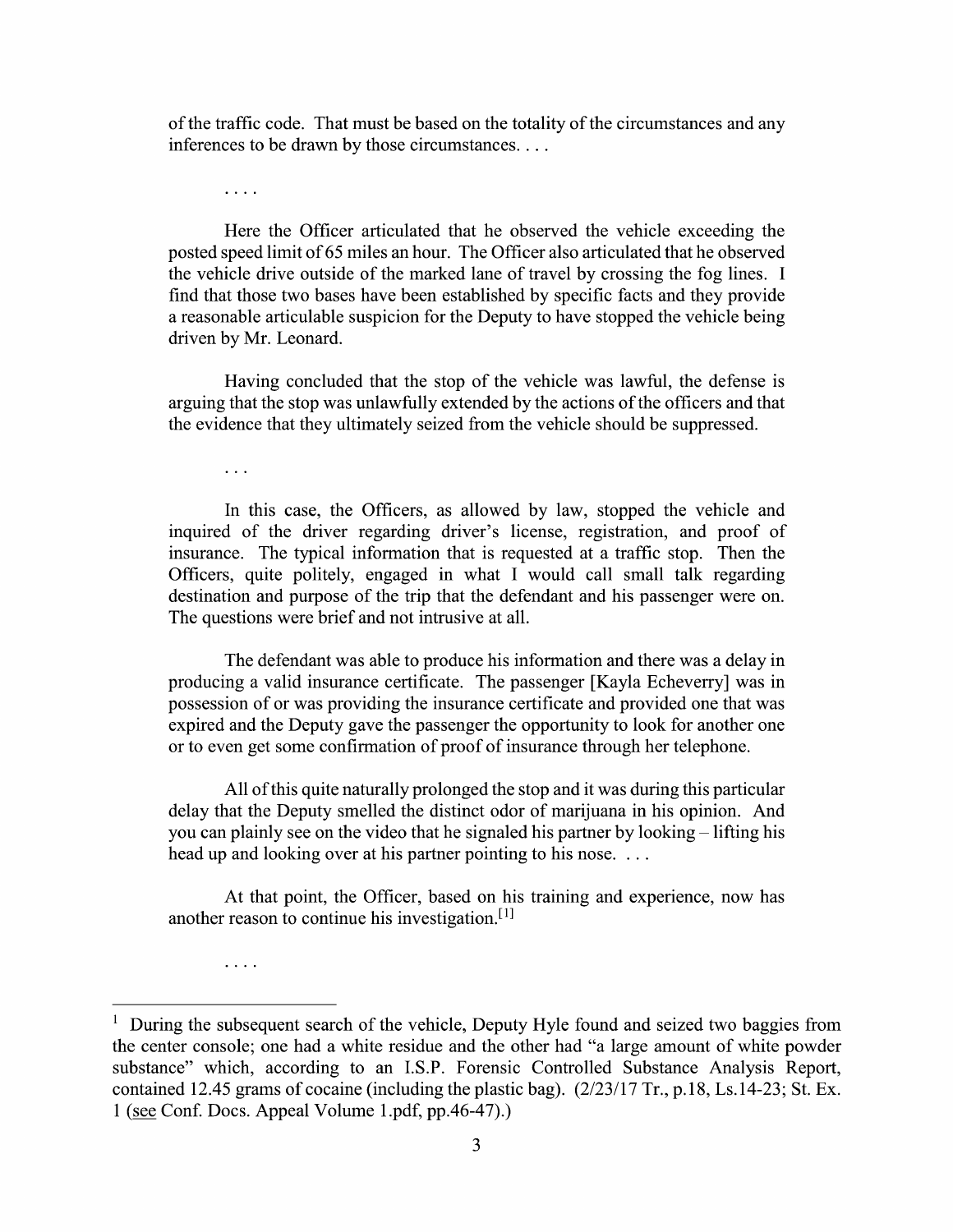That happens in police work. The Officer stopped the vehicle for the lane violation, had observed a speeding violation earlier, and now has the smell of marijuana emanating from the vehicle. Everybody at this point is being very cooperative. . . . They're talking . . . while the information that has been presented to the Deputy is being verified back in his patrol car.

Once all of that was done and the Deputy advised that he was not going to be writing a ticket for the lane violation, that he was simply gonna give a warning, the Deputy brings up the question of when did – to the defendant, "When did you last smoke marijuana?" And the defendant was candid, indicating that he had earlier in the day I believe was his answer or sometime prior. And then there was a fairly candid discussion at that point, a brief discussion, and then the Deputy inquired about, 'Are there any drugs in the car or anything else he needed to know about.' Are there any drugs in the car or anything else he needed to know about.' And from that point on the Deputy had already developed probable cause to search the vehicle when he smelled the marijuana and testified about its odor and he could detain the defendant and the passenger. He did not unlawfully extend the detention.

The observation or the smell was obtained by the Deputy in a place where he had the right to be and just because he was standing near the vehicle or outside the vehicle talking to the passengers, there's no unlawful police activity in that smell if you will. And once the Deputy had that, there was no reason, I mean he didn't have to go too much farther as far as justifying the search of the vehicle.

. . . .

. . . .

But in this case I find that based on the totality of the circumstances that there was not any unlawful delay in the traffic stop and that during the delay caused by the passenger's inability to provide the current proof of insurance and verify that, that that's when the plain smell observation was made giving the Deputy probable cause to search the vehicle.

For those reasons, I will find the defendant has not met their burden on establishing that the State did not have reasonable articulable suspicion, that the vehicle was being driven contrary to the traffic laws in Idaho, and that the stop of the vehicle was therefore lawful in compliance with the Fourth Amendment and with the provisions of the Idaho Constitution.

Additionally, I will find that the defendant has not established that the lawful stop was unlawfully detained – extended or prolonged by the action of the State and that, therefore, the Motion to Suppress is denied.

(8/15/17 Tr., p.23, L.16 – p.33, L.15 (emphases and explanation added).)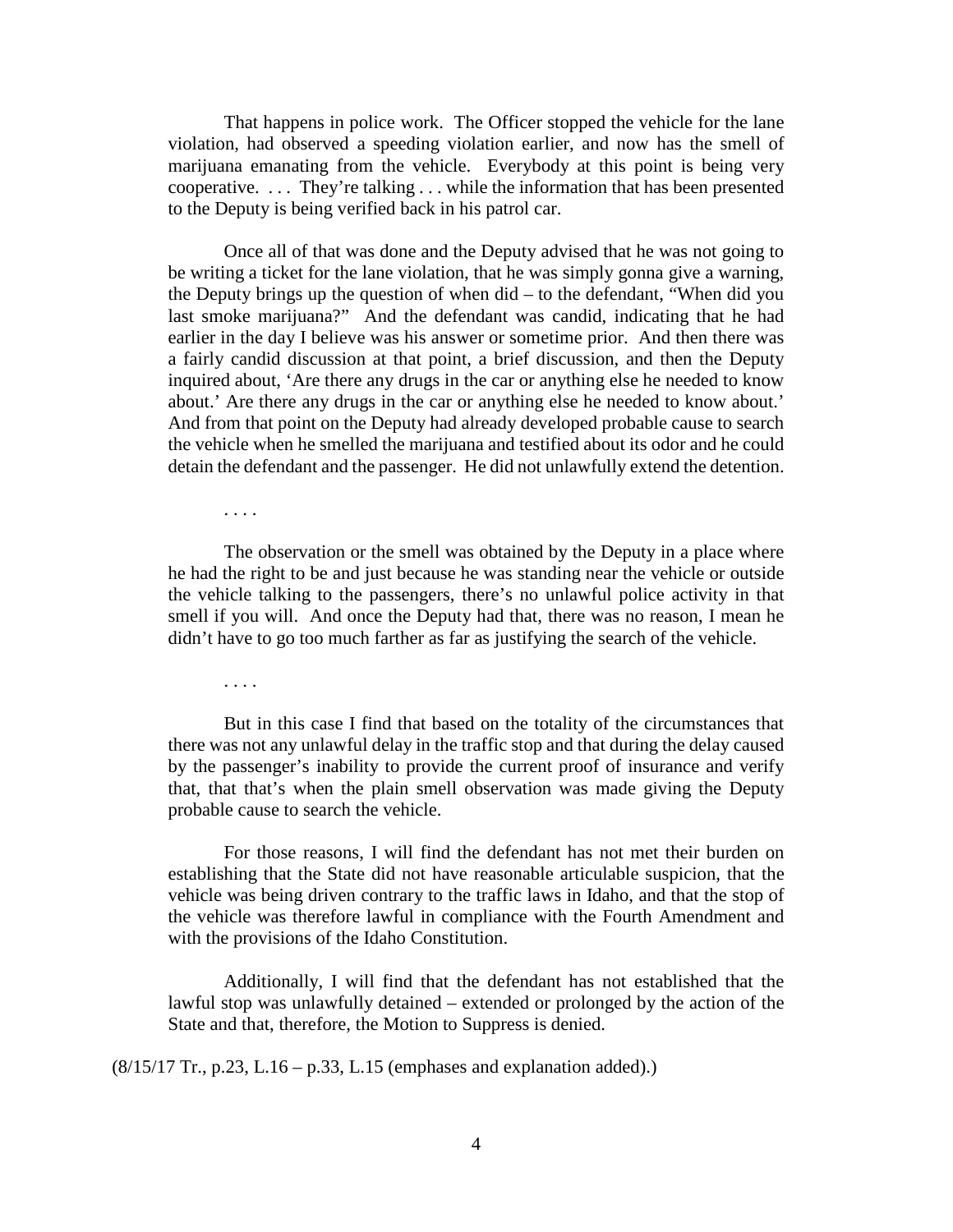After Leonard's Motion to Suppress was denied (R., pp.117-118), pursuant to a plea agreement preserving his right to appeal the suppression order, he entered a conditional plea to possession of a controlled substance (cocaine) and the paraphernalia charge was dismissed (R., pp.119-126). The district court withheld judgment for two years, and placed Leonard on supervised probation for that same period. (R., pp.127-136.) Leonard timely appealed from the judgment of conviction. (R., pp.137-140.)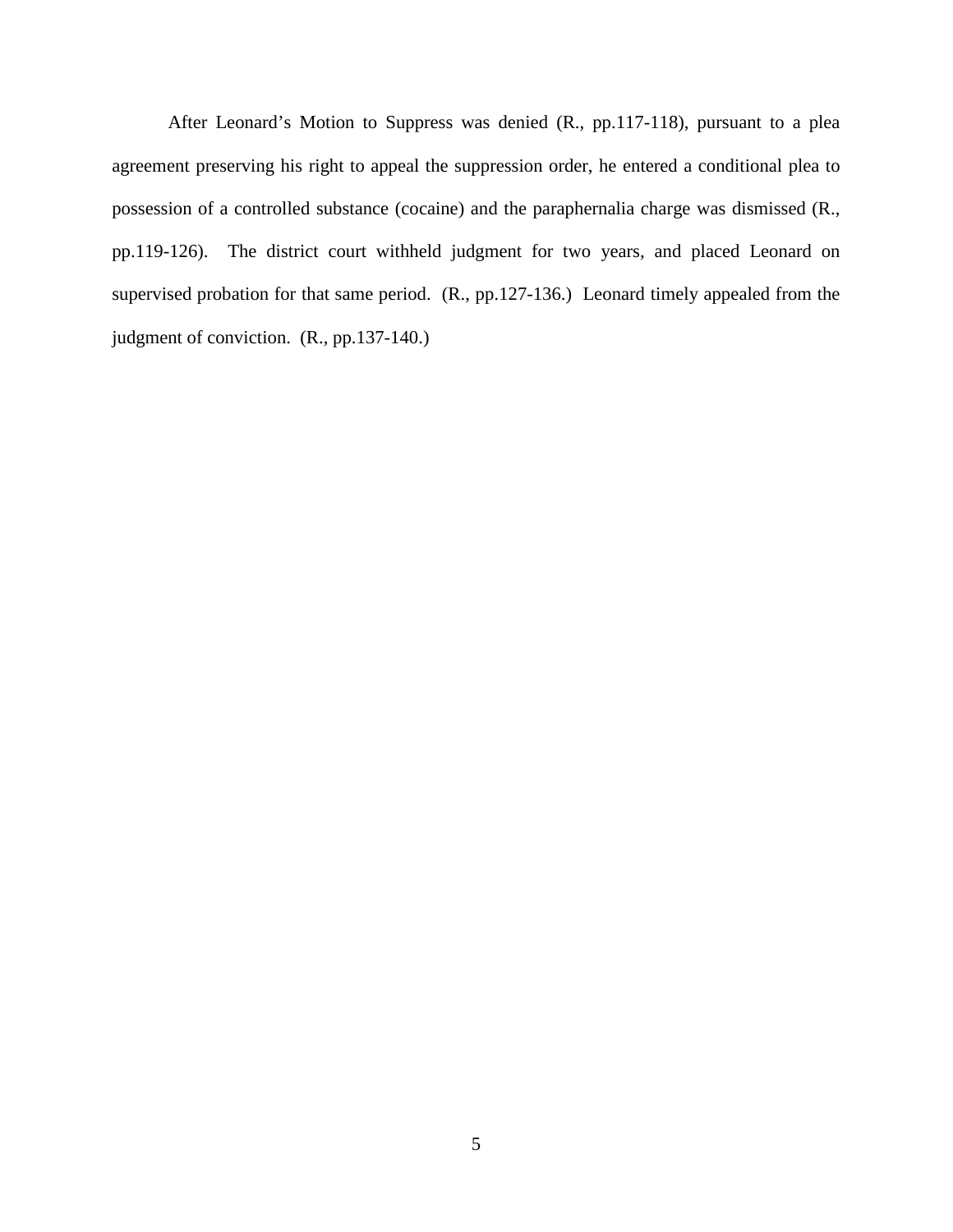## **ISSUE**

Leonard states the issue on appeal as:

Did the district court err when it denied Mr. Leonard's motion to suppress because crossing the fog line did not provide Deputy Hyle With reasonable suspicion to make the traffic stop, and Deputy Hyle's abandonment of the alleged speeding violation unlawfully prolonged the stop?

(Appellant's Brief, p.7.)

The state rephrases the issue as:

Has Leonard failed to show the district court erred in denying his motion to suppress?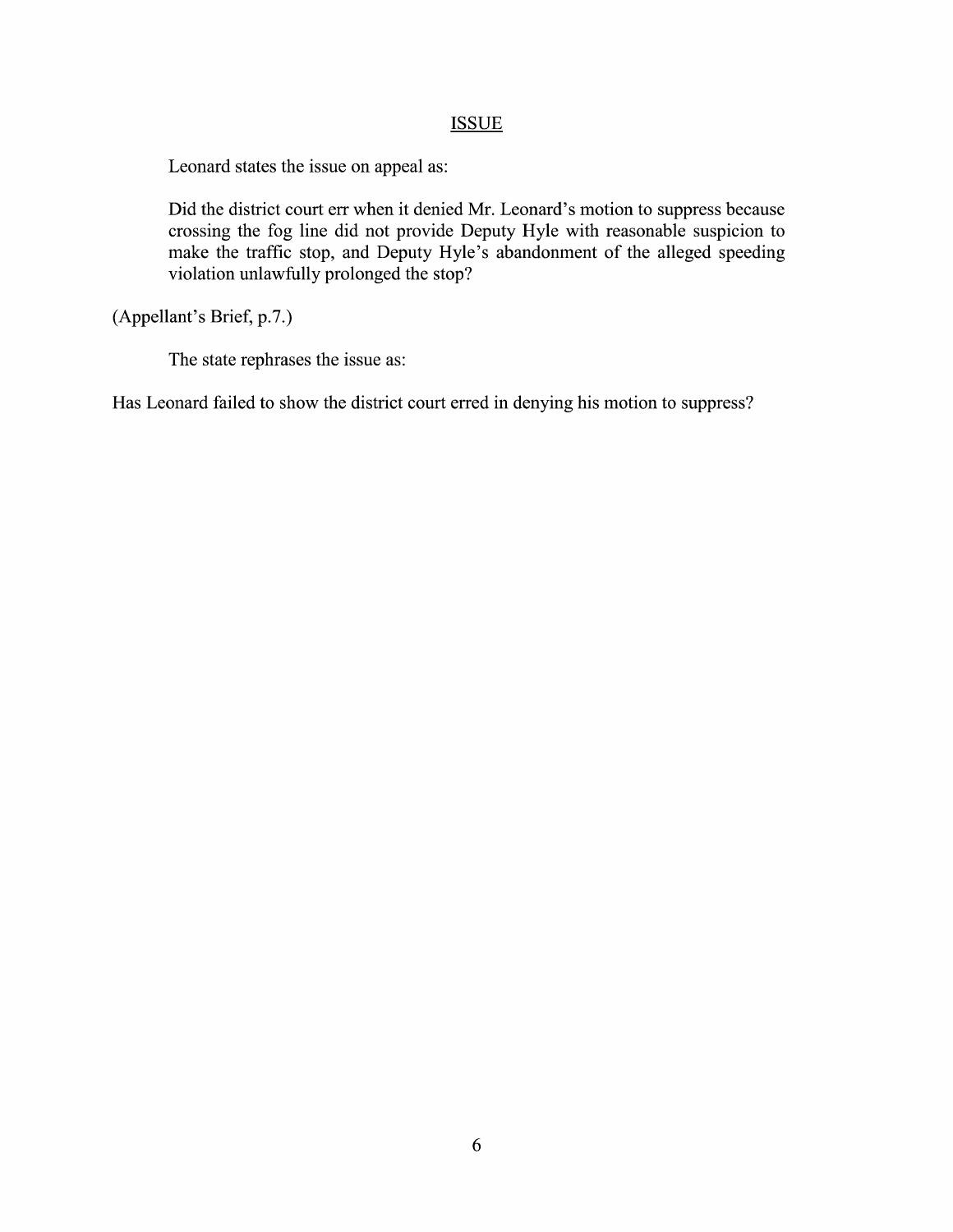#### ARGUMENT

## Leonard Has Failed T0 Show The District Court Erred In Denying His Motion To Suppress

## A. Introduction

Leonard argues on appeal that the district court erred in denying his motion to suppress. While he concedes the stop of his vehicle due to speeding was supported by reasonable suspicion, he argues, "mindful that Deputy Hyle smelled marijuana prior to the owner of the car providing proof 0f insurance, Mr. Leonard asserts that Deputy Hyle's affirmative statement to Mr. Leonard about Why he pulled him over [for crossing over the fog line] proved he abandoned the only potentially legitimate purpose for the stop.<sup>[2]</sup> While Deputy Hyle may have had reasonable suspicion to make the stop based on the speeding violation, he abandoned that basis to pursue the fog line issue only." (Appellant's Brief, p.11 (explanation added).)

Leonard fails to show that Deputy Hyle abandoned the "speeding" basis for the traffic stop merely because he believed Leonard's improper lane travel was "a bigger safety concern" and chose to discuss that matter with Leonard.  $(2/23/17 \text{ Tr.}, p.13, L.24 - p.14, L.5.)$  There is no evidence that Deputy Hyle abandoned his investigation into Leonard's speeding before he smelled the odor of marijuana coming from inside Leonard's vehicle, giving the officer probable cause t0 search it.

Although the Neal and Fuller decisions make clear that fog lines do not define lanes of travel for purposes of Idaho Code § 49-637(1) (failure to maintain lane), those decisions are not determinative here. Because Leonard was speeding *and* drove over the fog line twice, under the totality of those circumstances, Deputy Hyle had reasonable suspicion (or grounds) to stop

 $2$  Leonard contends that driving onto or over a fog line cannot provide an officer with reasonable grounds to conduct a traffic stop. (Appellant's Brief, pp.10-11); see State v. Neal, 159 Idaho 439, 362 P.3d 514 (2015); State V. Fuller, 163 Idaho 585, 416 P.3d 957 (2018).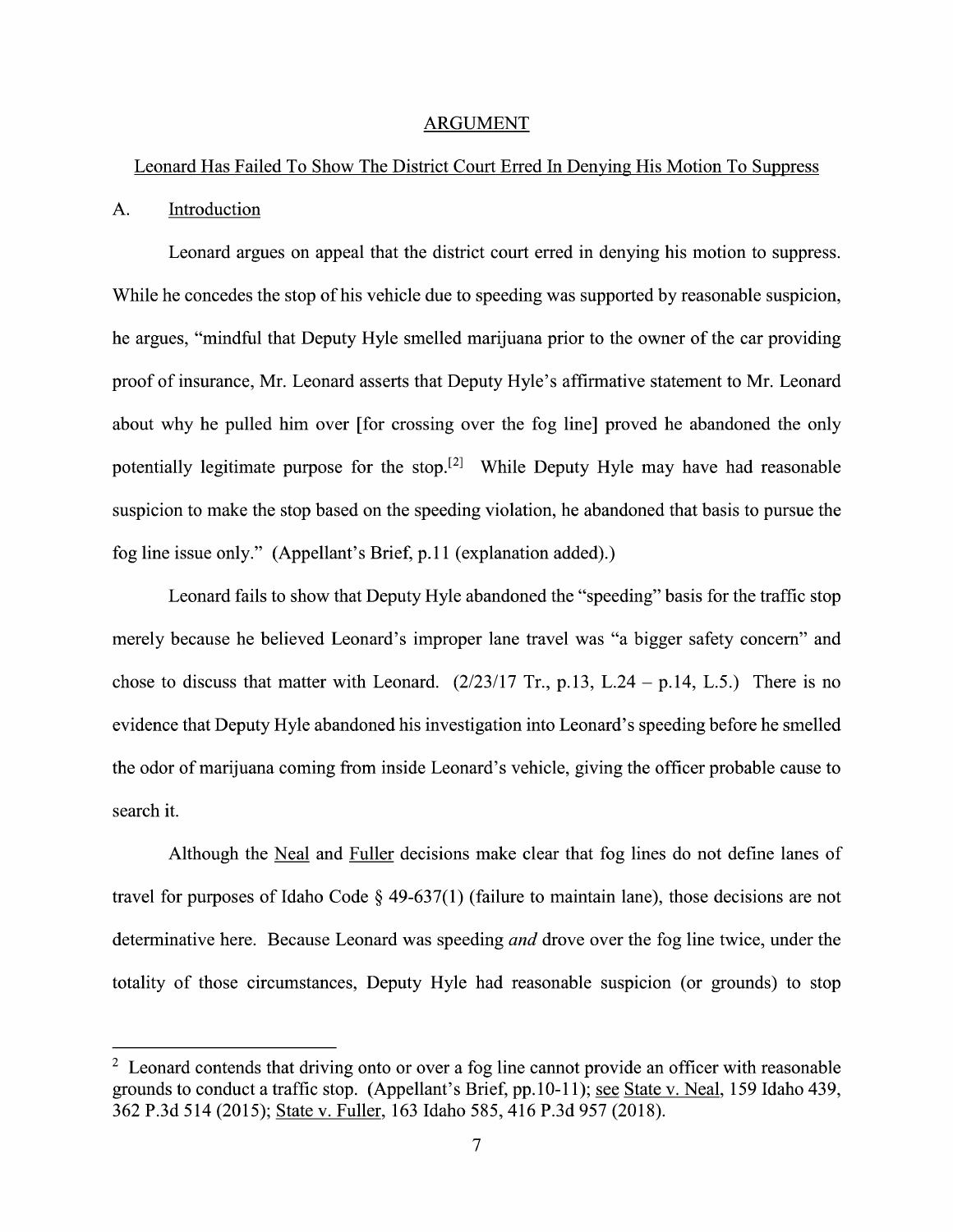Leonard's vehicle in order to investigate his overall driving  $-$  regardless of whether there was a lane infraction.

## B. Standard Of Review

On review of a ruling on a motion to suppress, the appellate court defers to the trial court's findings of fact unless clearly erroneous, but exercises free review of the trial court's determination as to whether constitutional standards have been satisfied in light of the facts. State v. Willoughby, 147 Idaho 482, 485-86, 211 P.3d 91, 94-95 (2009); State V. Fees, 140 Idaho 81, 84, 90 P.3d 306, 309 (2004). If findings are supported by substantial evidence in the record, those "[f]indings will not be deemed clearly erroneous." State v. Stewart, 145 Idaho 641, 648, 181 P.3d 1249, 1256 (Ct. App. 2008) (quoting State v. Jaborra, 143 Idaho 94, 98, 137 P.3d 481, 485 (Ct. App. 2006)).

## C. Deputy Hvle Did Not Abandon The "Speeding" Basis For The Traffic Stop

"Because a routine traffic stop is normally limited in scope and of short duration, it is more analogous to an investigative detention than a custodial arrest and therefore is analyzed under the principles set forth in *Terry v. Ohio*, 392 U.S. 1, 88 S. Ct. 1868, 20 L.Ed.2d 889 (1968)." State v. Sheldon, 139 Idaho 980, 983, 88 P.3d 1220, 1223 (Ct. App. 2003). "Under the Fourth Amendment, an officer may stop a vehicle to investigate possible criminal behavior if there is a reasonable and articulable suspicion that the vehicle is being driven contrary to traffic laws." State v. Roe, 140 Idaho 176, 180, <sup>90</sup> P.3d 926, <sup>930</sup> (Ct. App. 2004). "[W]hen an officer has an objectively reasonable basis for making an investigative stop, the officer's subjective motive or actual state of mind is irrelevant"; consequently, where a stop is justified by an "objectively reasonable basis," such as an observed traffic violation, "any underlying motive ... in stopping [a defendant's] vehicle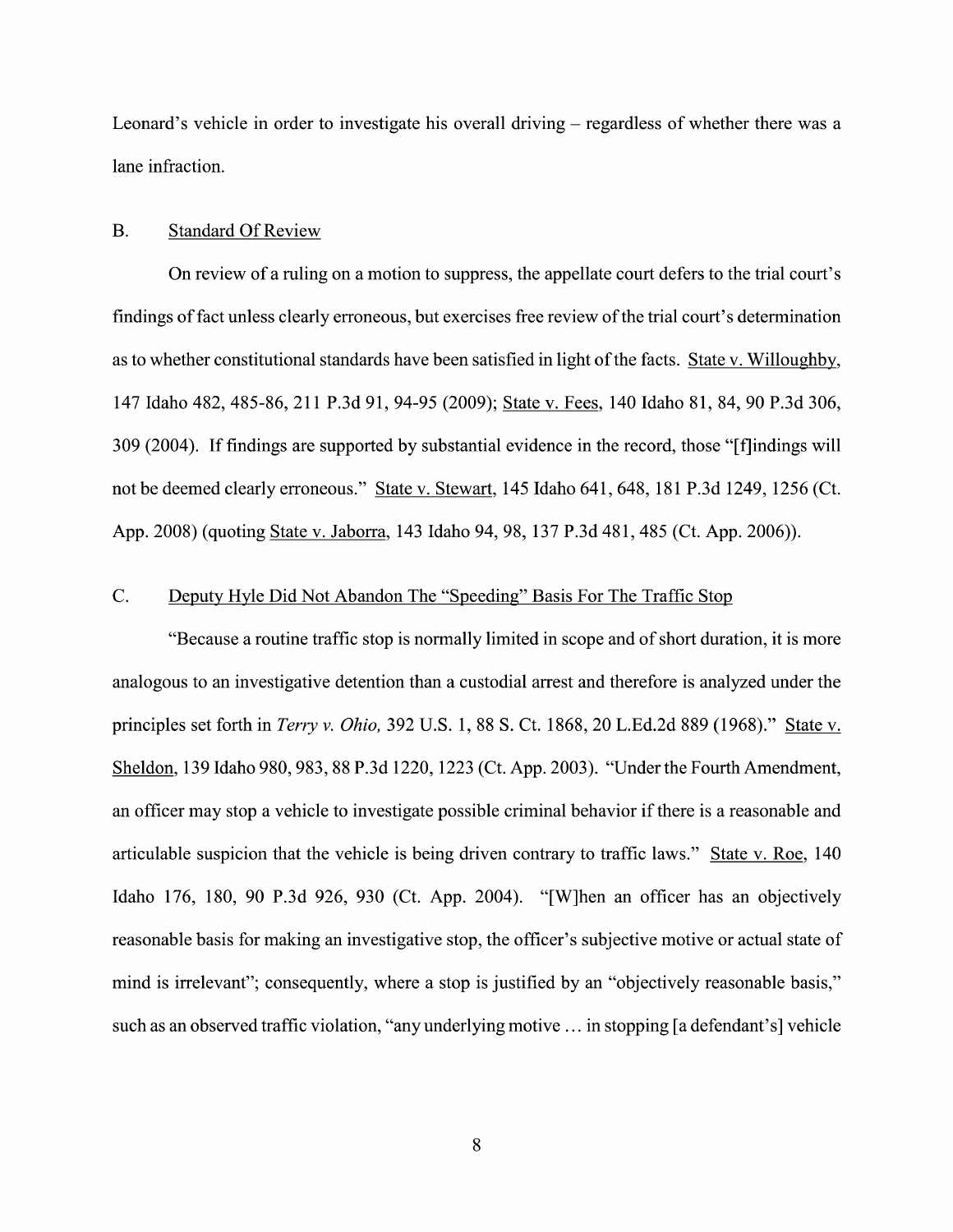as a pretext to search for drugs" is irrelevant. State v. Myers, 118 Idaho 608, 610, 798 P.2d 453, 455 (Ct. App. 1990).

"An investigative detention must be temporary and last no longer than necessary t0 effectuate the purpose 0f the stop." State V. Ramirez, 145 Idaho 886, 889, 187 P.3d 1261, 1264 (Ct. App. 2008). "Because addressing the infraction is the purpose of the stop, it may last n0 longer than is necessary to effectuate that purpose." Rodriguez v. United States, U.S. \_\_\_, 135 S. Ct. 1609, 1616 (2015) (internal quotes, brackets and citations omitted). "The stop remains a reasonable seizure while the officer diligently pursues the purpose of the stop, to which that reasonable suspicion is related. However, should the officer abandon the purpose of the stop, the officer n0 longer has that original reasonable suspicion supporting his actions." State V. Linze, 161 Idaho 605, 609, 389 P.3d 150, 154 (2016).

The United States Supreme Court has held that, "[b]eyond determining whether to issue a traffic ticket, an officer's mission includes 'ordinary inquiries incident to [the traffic] stop."" Rodriguez, 135 S. Ct. at 1615 (quoting Illinois v. Caballes, 543 U.S. 405, 408 (2005)). "Typically such inquiries involve checking the driver's license, determining Whether there are outstanding warrants against the driver, and inspecting the automobile's registration and proof of insurance." Li. "These checks serve the same objective as enforcement of the traffic code: ensuring that vehicles on the road are operated safely and responsibly." Id.

The district court acknowledged that Leonard argued that Deputy Hyle abandoned the "speeding" purpose for the traffic stop  $(8/15/17 \text{ Tr}., p.24, Ls.18-22)$ , but it did not specifically rule on that point (see generally id., p.22, L.13 – p.34, L.3). Nonetheless, the court's acknowledgment 0f the issue and denial 0f Leonard's suppression motion suffices as rejection of that argument. See Herman ex rel. Herman v. Herman, 136 Idaho 781, 786, 41 P.3d 209, 214 (2002) ("In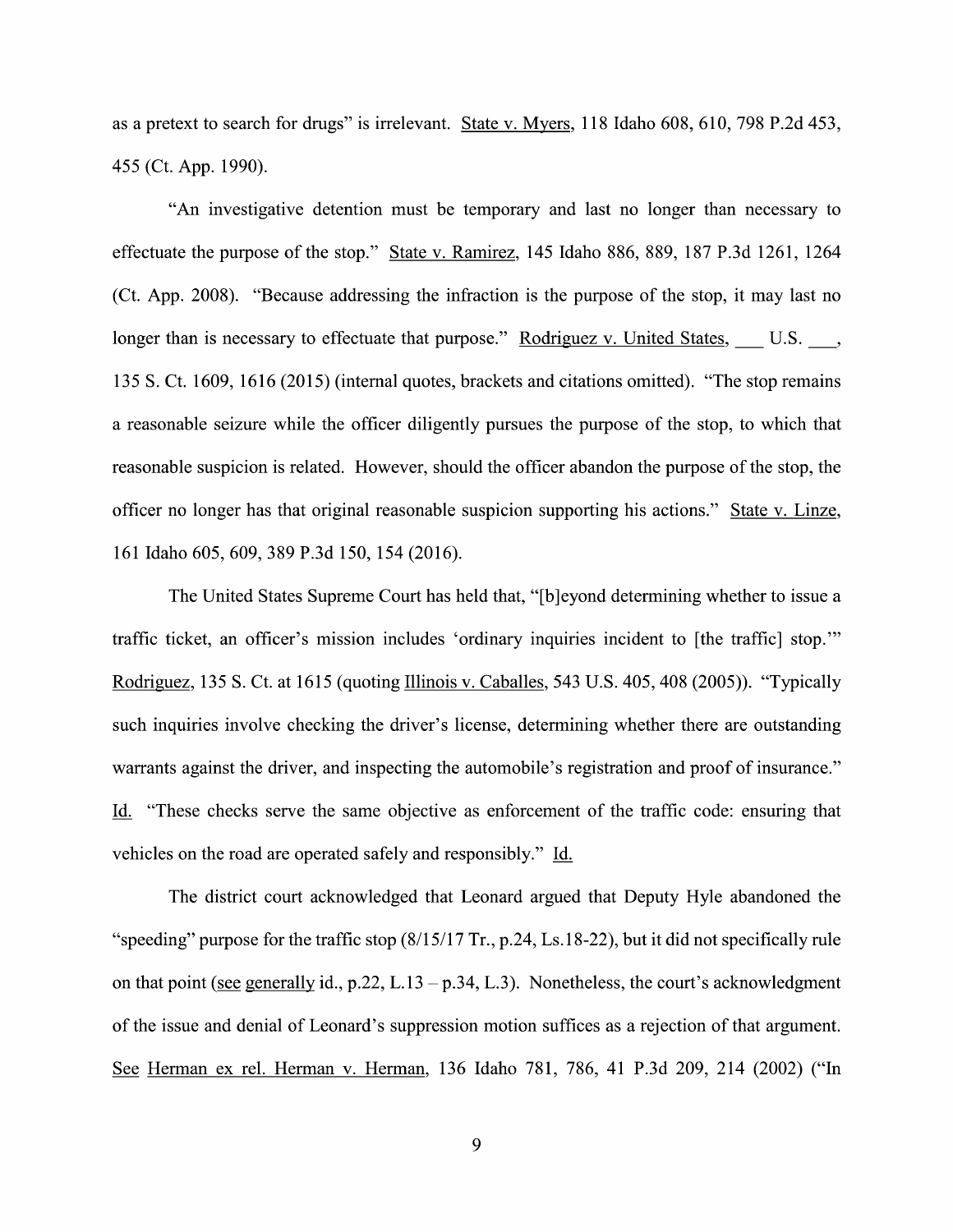unconditionally granting defendant's motion for summary judgment, the district court implicitly<br>ruled against Matthew's argument . . . ."); Lester v. Salvino, 141 Idaho 937, 941, 120 P.3d 755 (Ct. App. 2005) ("While the court does not explicitly state its finding, . . . the finding was implicitly made."). The district court correctly, albeit implicitly, rejected Leonard's argument that the purpose of the stop for speeding was abandoned prior to the officer's olfactory detection of marijuana.

In this case, there was an objectively reasonable basis for the stop: Deputy Hyle was travelling at the exact speed limit -- a verified 65 miles per hour -- when he observed Leonard's vehicle pulling away from him in front of him. The deputy testified at the preliminary hearing:

The vehicle was in front of us as we were driving east on I-90, and I had our vehicle set at 65 mile[s] an hour, and the vehicle in front of us was pulling away to an extent that I believe it was traveling approximately 70 mile<sup>[s]</sup> an hour.

 $\sim$   $\sim$   $\sim$   $\sim$ 

There are two speedometers on the dash of the car, one's digital and one's the regular dial, as well as the CPS that we have in our vehicle and the radar, and each of those was showing our vehicle speed at 65 mile<sup>[s]</sup> an hour.

 $(2/23/17 \text{ Tr}$ , p.8, Ls.4-15 (emphasis added).) When the deputy was asked if he had testified that "the reason for the stop was the speed," he answered, "[y]es."  $(2/23/17 \text{ Tr}$ , p.43, L.25 – p.44, L.2.)

During the traffic stop, Deputy Hyle did not ask Leonard any questions about speeding. (2/23/17 Tr., p.13, Ls.20-22.) Instead, he questioned Leonard about his staying inside the fog line (0r, as the officer believed, lane of travel) because it"was bigger safety concern, as leaving the lane of travel is one of the top reasons, according to the national statistics, for causing crashes," and he "couldn't verify an exact speed to tell them at which they were speeding other than that they were going faster than 65 mile[s] an hour."  $(2/23/17 \text{ Tr.}, p.13, L.23 - p.14, L.5)$  However,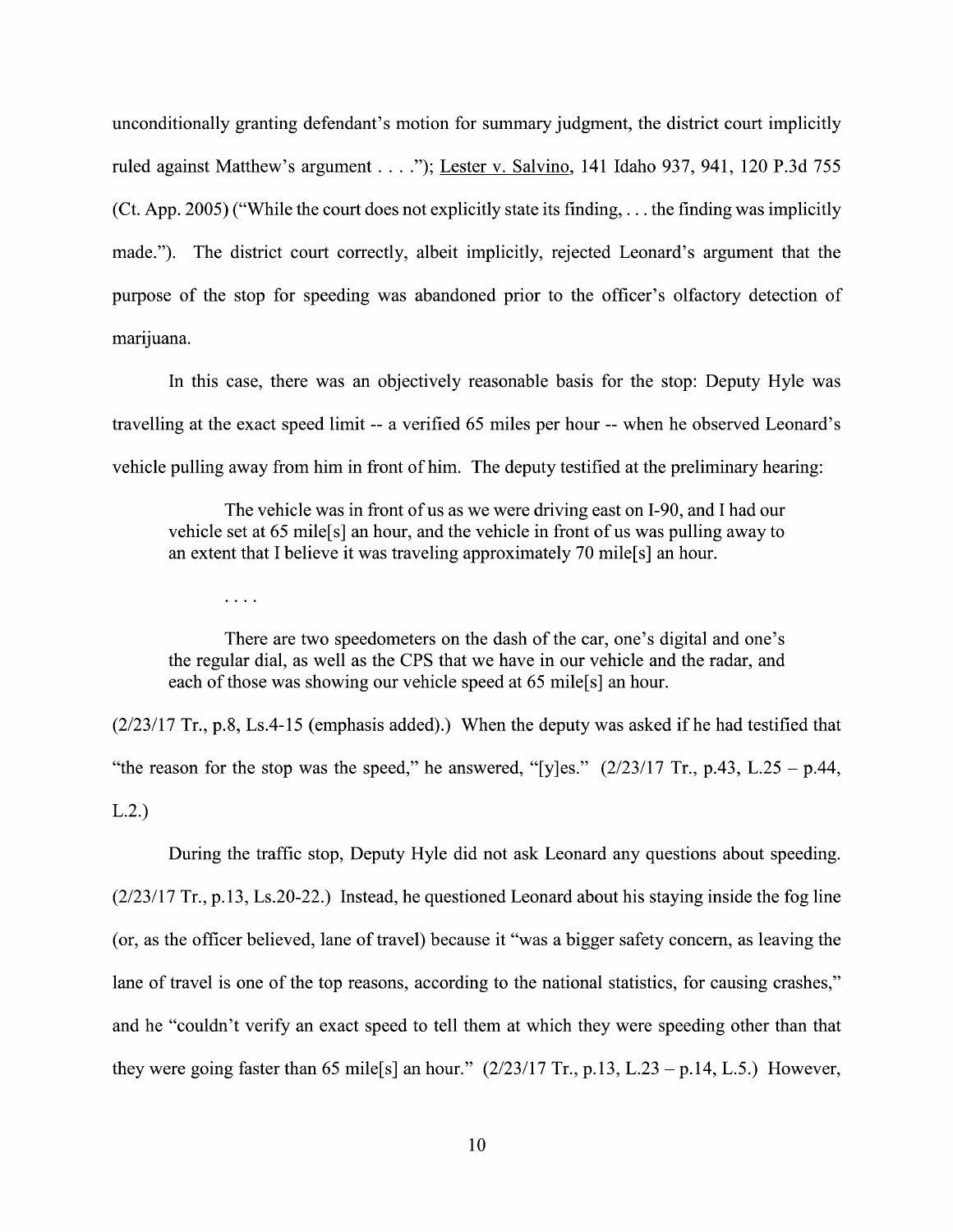the deputy did not, as Leonard claims, abandon the "speeding" basis for the stop merely by asking questions about his driving on, and over, the fog line on a winter night<sup>3</sup> when snow was on the side of the road and guardrail. See State v. Hays, 159 Idaho 476, 362 P.3d 551 (Ct. App. 2015) (citation and quotations omitted) (questioning unrelated t0 purpose 0f stop appropriate so long as it does not "measurably extend the duration 0f the stop"); State V. Grantham, 146 Idaho 490, 496, 198 P.3d 128, 134 (Ct. App. 2008) (observations during encounter may give rise to other legitimate areas 0f inquiry and investigation). The record does not support Leonard's claim that Deputy Hyle abandoned the "speeding" purpose of the stop before developing probable cause to search the vehicle upon smelling marijuana coming from inside it. See State v. Willoughby, 147 Idaho 482, 489, 211 P.3d 91, 98 (2009) (citing Deen V. State, 131 Idaho 435, 436, 958 P.2d 592, 593 (1998)) (Whether an officer has reasonable suspicion to detain a suspect is an objective test not dependent<br>on the subjective beliefs of an individual officer.).

The evidence also shows that Deputy Hyle continued to engage in tasks consistent with a standard traffic stop by, in sequence, obtaining Leonard's driver's license, Ms. (Echeverry) Laursen's vehicle registration, and attempting to obtain her proof of insurance.  $(2/23/17 \text{ Tr}$ , p.16, L.3 – p.17, L.3.) It was "[w]hile [Deputy Hyle] was waiting for her to show [him] her proof of insurance, [that he] smelled the odor of marijuana coming from the vehicle." (2/23/17 Tr., p.17, Ls.23-25 (explanation added).) A11 0f Deputy Hyle's actions leading up t0 the discovery 0f the odor of marijuana were appropriate actions during a traffic stop. See Rodriguez, 135 S. Ct. at 1615.

<sup>3</sup> See St. Ex. 2, 00:00–01:00, Unassigned 20170120 11 13 UC2 DrugSeizure 47308163.ts, Camera 0; see also 2/23/17 Tr., p.33, L.15 - p.35, L.24; p.70, L.5 - p.72, L.21; 8/15/17 Tr., p.3,  $L.16 - p.4$ , L.11 (path of admission of the front dash cam video of Leonard's vehicle up to the time 0f the stop).)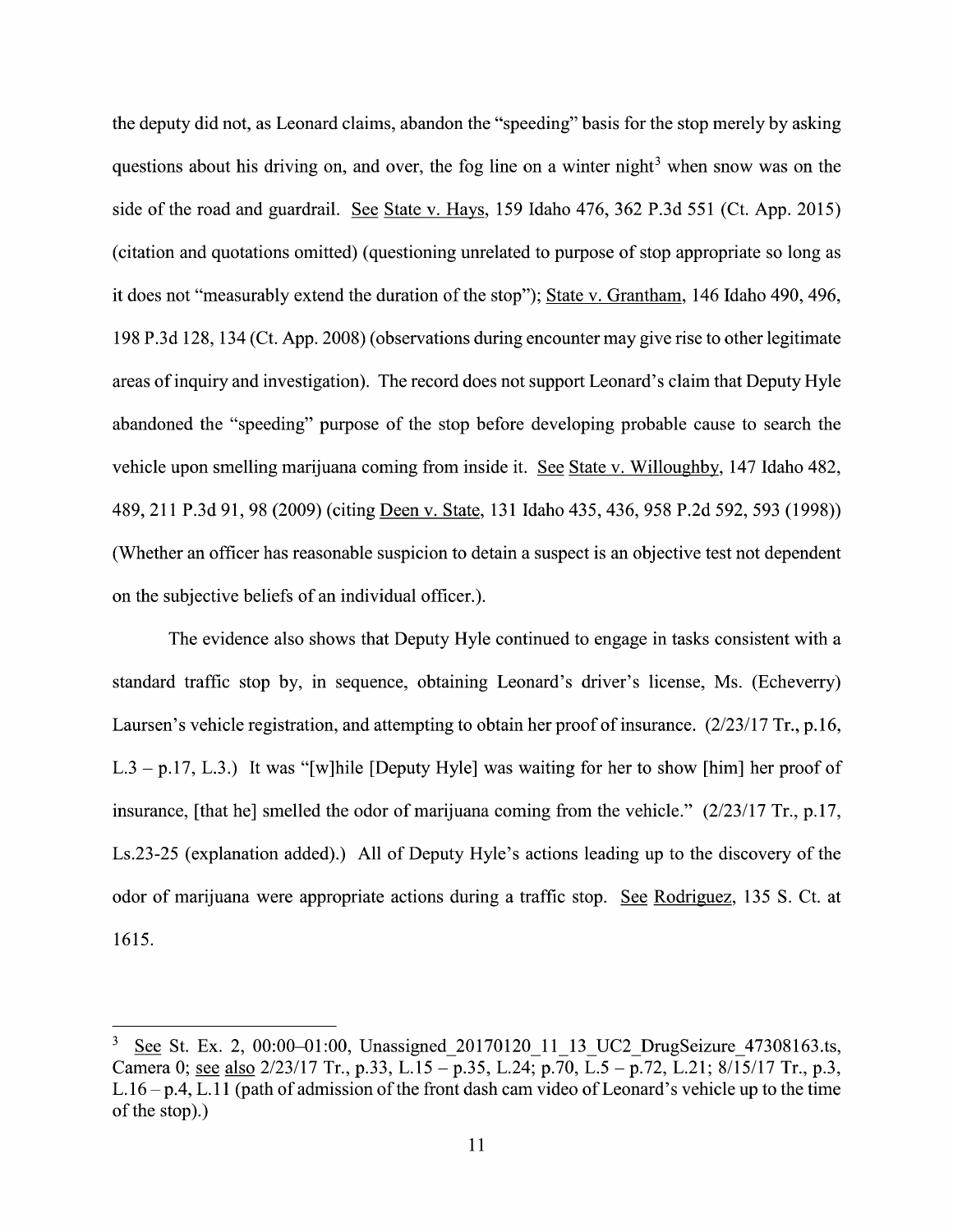D. Deputy Hyle's Testimony That Leonard's Vehicle Crossed The Fog Line Twice Was Part Of The Totality Of Circumstances Relevant To Show Officer Hyle Had A Reasonable, Articulable Suspicion To Conduct A Traffic Stop

The district court's second basis for finding Deputy Hyle had reasonable suspicion to conduct a traffic stop was the deputy's testimony that he "saw the vehicle with its right side tires cross the fog line on the right side of the road two times[.]" (2/23/17 Tr., p.9, Ls.18-24; p.66, Ls.11-16; 8/15/17 Tr., p.24, Ls.2-5; p.28, Ls.4-10.) Leonard correctly cites the Idaho Supreme Court's decision in **Fuller** for the proposition that "crossing or touching a fog line does not provide<br>an officer with reasonable suspicion that a traffic violation has been committed." (Appellant's Brief, p.10.) Based on that concept, Leonard contends that "the district court erred in holding that crossing the fog line *contributed to the totality of circumstances*, which provided Deputy Hyle with reasonable suspicion to stop Mr. Leonard." (Id. (emphasis added).) However, Fuller does not supply the blanket rule suggested by Leonard; the Idaho Supreme Court explained:

Neal was unequivocally clear that an *isolated* incident of touching the fog line does not violate section  $49-637(1)$ . And given that the fog line does not signify a formal lane barrier, an *isolated* incident of temporarily crossing the fog line likewise does not violate section 49-637(1).  $\dots$ 

 $\ldots$  .

We reiterate the rule recently pronounced in *Neal* by emphasizing that the fog line, if present, does not serve to demarcate the boundary of the lane of travel. If present, the fog line serves as point of reference that is geared toward ensuring drivers' safety. Neal, 159 Idaho at 447, 362 P.3d at 522 ("The evil to be remedied in this statute is to prevent dangerous, unsafe movement out of a lane of traffic and into another lane 0f traffic."). The fog line is especially useful when driving in inclement weather or when driving conditions are otherwise adverse. Merely that a tire temporarily touches or crosses the fog line will not by itself give rise to a reasonable, articulable suspicion that section  $49-637(1)$  has been violated. To be sure, driving onto or across the fog line may be considered when evaluating whether an overall pattern of erratic or unsafe driving give rise to a reasonable, articulable suspicion that section 49-637(1) has been violated under the totality of circumstances. But that suspicion must be based 0n more than one tire temporarily touching or briefly crossing the fog line.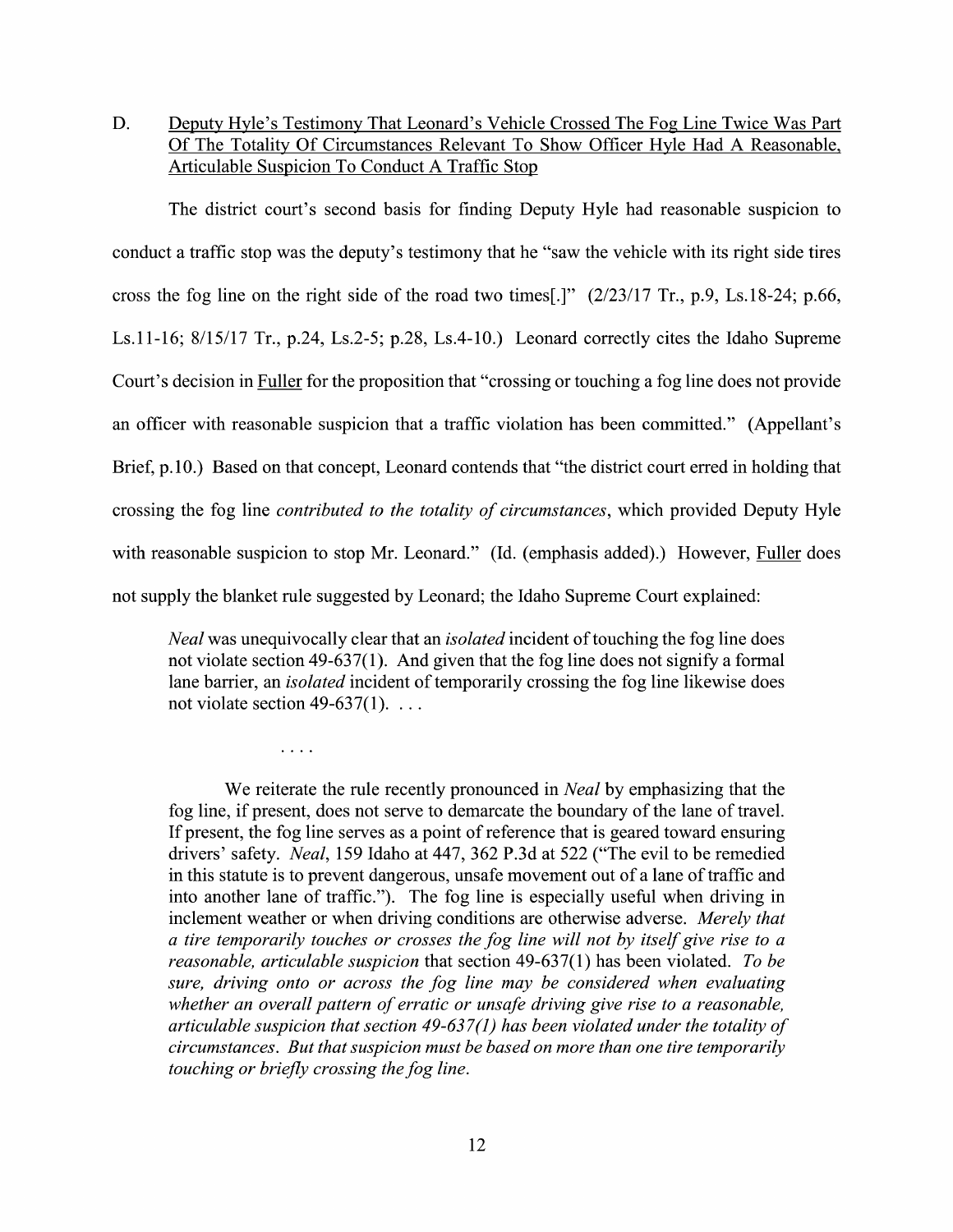Fuller, 163 Idaho at 590, 416 P.3d at 962 (emphasis added). Contrary to Leonard's argument, even an isolated touching or crossing of a fog line "may be considered when evaluating whether an overall pattern of erratic or unsafe driving give rise to a reasonable, articulable suspicion that I.C. 49-637(1) has been violated under the totality of circumstances." Li.

This case involves more than just an isolated instance Where Leonard's vehicle crossed over the fog line. Not only did Deputy Hyle testify that he saw Leonard's vehicle cross the fog line twice  $(2/23/17 \text{ Tr}$ , p.9, Ls. 18-24), there was snow on the side of the road (see St. Ex. 2, 00:00– 01:00, Unassigned 20170120 11 13 UC2 DrugSeizure 47308163.ts, Camera 0), and, as the deputy testified, Leonard's vehicle was traveling over the 65 miles per hour speed limit (2/23/17 Tr., p.8, Ls.2-8). Therefore, under the totality of the circumstances, buttressed by acknowledgment that a "fog line is especially useful when driving in inclement weather or when driving conditions are otherwise adverse," Deputy Hyle had a reasonable, articulable suspicion, that Fuller's driving pattern was erratic and he was having difficulty maintaining his lane of travel - regardless of whether the fog line marked the right side of his lane.

Because Leonard was speeding *and* drove over the fog line twice, under the totality of those circumstances, Deputy Hyle had a reasonable, articulable suspicion to stop Leonard's vehicle in order to investigate his apparent inability to maintain his lane of travel  $-$  regardless of whether a fog line technically defines one's lane 0f travel.